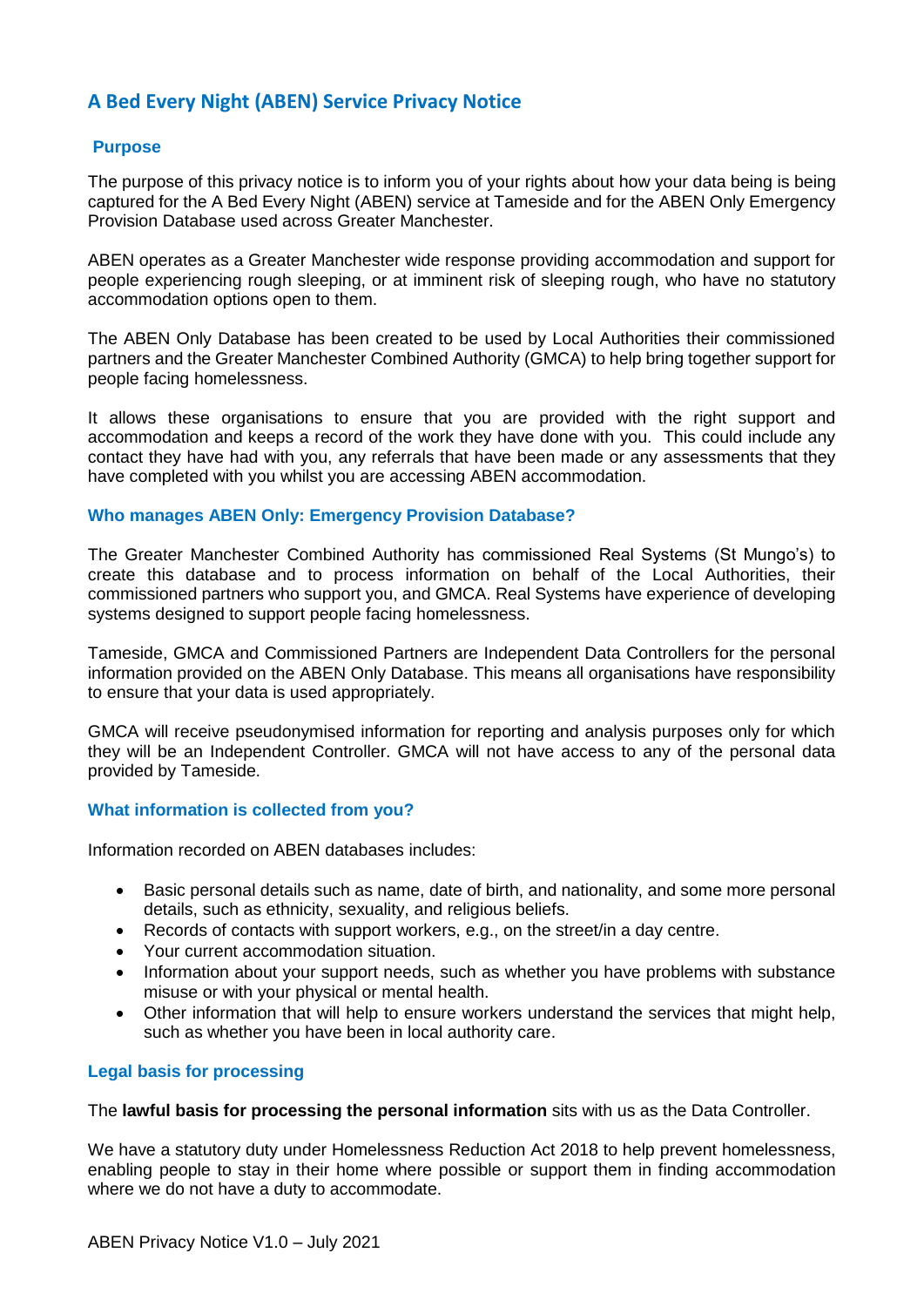The legal basis for using the information and to share pseudonymised information with the GMCA will be:

 UK GDPR Article 6 1(e) processing is necessary for the performance of a task carried out in the public interest or in the exercise of official authority vested in the controller.

And for the more sensitive data:

UK GDPR Article 9 2(g) processing is necessary for reasons of substantial public interest.

# **Who will my information be shared with?**

Personal Information held about you is *only* accessible to the Council and our commissioned partners who are supporting you. This means that only those working directly with people accessing services can enter information into the system. These include outreach teams, engagement workers, peer mentors and other specialist services.

Your information is also entered into the GMCA ABEN Only Database, only minimal data can be seen by other Local Authorities and their commissioned partners. This will include the following data:-

- Name:
- Surname:
- Date of Birth:
- Gender;
- Number of Previous contacts with any GM ABEN service; and
- Details of the last ABEN service you engaged with.

Information from the ABEN Only Database will be used for monitoring and evaluation purposes and sometimes be used in statistics and analysis to help find ways to improve funding and services by the GMCA. No personally identifiable information will be used for these purposes. GMCA does not have access to any personal information on the ABEN Only Database.

## **Will my data be transferred to another country?**

All personal data will be kept in the UK.

## **How will my information be kept safe?**

We use appropriate technical, organisational and administrative security measures to protect any information we hold in our records from loss, misuse, and unauthorised access, disclosure, alteration and destruction. We have written procedures and policies which are regularly audited, and the audits are reviewed at senior level.

GMCA and Real Systems who control the ABEN Only Database are committed to providing the appropriate levels of security to the information processed and they use reasonable measures to prevent unauthorised access to that information. They are required to demonstrate that their solutions meet the required levels of personal, procedural, policy, data, and technical security. They will only process personal information for the purposes it has been collected or subsequently authorised.

Local Authorities, their commissioned partners and the GMCA using the ABEN Only Database will abide by their own policies and procedures around information governance and security.

All users accessing the ABEN Only Database will undergo sufficient training prior to using the system.

## **How long will my information be kept?**

We know people can return to accessing services after long periods away from them. When this happens, it is helpful for services working with clients to be able to look up information about their